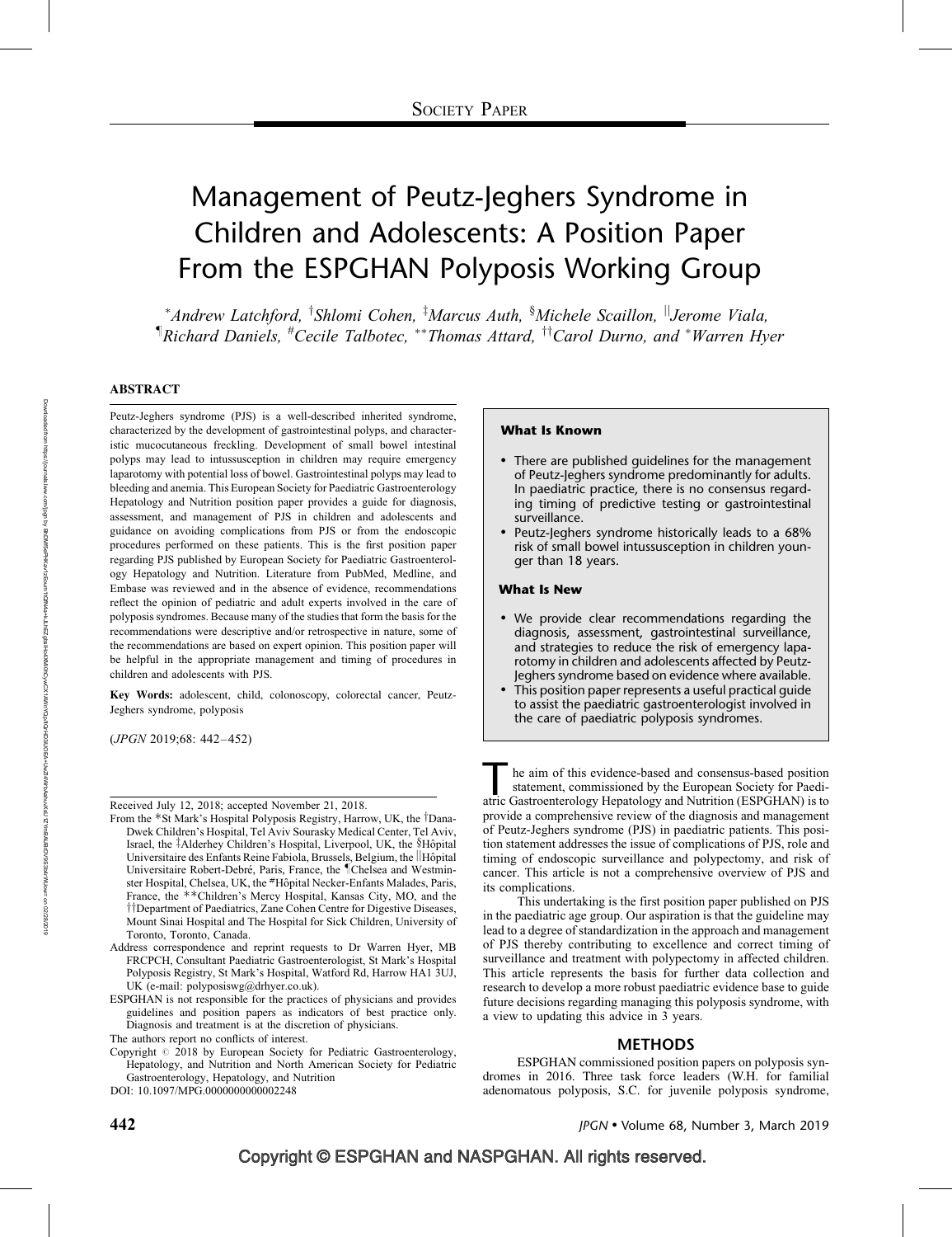and A.L. for PJS) invited the listed authors to participate in the project. The key questions were prepared by the coordinating team working group in face to face meetings in 2016 and 2017 and then approved by the other members. Each task force performed a systematic literature search to prepare evidence-based and wellbalanced statements on their assigned key questions. Searches were performed in PubMed and/or EMBASE and/or Medline and/or Cochrane (publication year from 2000 to 2017) or before if needed, including as a minimum the key words ''paediatric,'' or ''adolescent'' or ''teenage'' and ''Peutz-Jeghers syndrome.'' Case reports, articlesin languages other than English were excluded. When insufficient information or publications were available in specific paediatric or adolescent papers then the search was broadened to include publications regarding adult patients. References in these documents were also searched to ensure acquisition of relevant source data. In the absence of evidence we relied on the expert opinion and personal practice of the authors. Expert opinion was sought from paediatric gastroenterologist with extensive expertise in PJS, adult gastroenterologist, and surgeons with expertise in polyposis syndromes.

All articles identified by the searches were selected by title or abstract. The abstracts and then the full publications were reviewed. Although PJS is a rare condition, most articles were not amenable for consistent grading by the level of evidence and strength of recommendation according to the GRADE system (Grading of Recommendations Assessment, Development and Evaluation). Many articles were case series, with its attendant report bias. International guidelines were reviewed, and their evidence and referenced articles were also assessed. Each task force proposed statements on their assigned key questions which were discussed by email exchange or face-to-face meetings and voted on during the subsequent year. In April 2018, a draft prepared by W.H. was sent to all group members and then subsequently modified. In ESPGHAN 2018, all members of the faculty discussed and reworded the final manuscript, and voted on the recommendations included in this article.

The manuscript was then submitted to the Journal of Paediatric Gastroenterology and Nutrition for publication in full length.

### INTRODUCTION

PJS is an inherited polyposis syndrome in which multiple characteristic polyps occur in the gastrointestinal (GI) tract, associated with mucocutaneous pigmentation, especially of the vermilion border of the lips. It is inherited in an autosomal dominant manner and is caused by a germline mutation in the STK11 (LKB1) gene. The incidence of this condition is estimated to be up to 1 in 200,000 live births (1).

Mucocutaneous pigmented lesions are seen in around 95% of patients and may be the first clue to an individual having PJS. Such lesions tend to arise in infancy, occurring around the mouth, most typically but may be seen at other sites such as nostrils, perianal area, fingers and toes, and the dorsal and volar aspects of hands and feet. They may fade after puberty but tend to persist in the buccal mucosa. Lip freckling is not unique to PJS and is seen in other conditions.

The polyps seen in PJS have characteristic histological features and should be easily identified. Frond-like elongated epithelial component is observed along with cystic gland dilatation and smooth muscle arborization. PJS polyps are usually referred to as hamartomas, but their origin is not clear. PJS polyps may display the phenomenon of ''pseudo-invasion,'' which may be mistaken for invasive carcinoma, although the lack of cytological atypia, among other features, can distinguish between true and pseudoinvasion.

PJS polyps are found throughout the GI tract. They may also be found at extraintestinal sites such as the gallbladder, bronchi, bladder, and ureter. GI polyps may cause GI bleeding, anaemia, and abdominal pain due to intussusception, obstruction, or infarction. The

In a single individual, a clinical diagnosis of PJS may be made when any one of the following is present:

- 1. Two or more histologically confirmed PJS polyps
- 2. Any number of PJS polyps detected in 1 individual who has a family history of PJS in close relative(s)
- 3. Characteristic mucocutaneous pigmentation in an individual who has a family history of PJS in close relative(s)
- 4. Any number of PJS polyps in an individual who also has characteristic mucocutaneous pigmentation.

### Molecular Genetics of Peutz-Jeghers Syndrome

Initial linkage analysis localized the affected gene to chromosome 19p13.3 and subsequently the gene was identified, which encodes a serine-threonine kinase, STK11 (LKB1). Loss of heterozygosity at 19p13.3 seen in PJS polyps and malignancy suggests that STK11 acts as a tumour suppressor gene. The gene extends over 9 exons, exceeds 23 kb in length and encodes a 433 amino acid protein, whose function is complex and remains incompletely understood. It is expressed ubiquitously in adult and foetal tissue. It appears to have a role in regulation of cellular proliferation and apoptosis, cell polarity, regulation of the Wnt signalling pathway, cell metabolism, and energy homeostasis. It is an upstream regulator of adenosine monophosphate-activated protein kinase-activated protein kinase and acts as a negative regulator of the mTOR (mammalian target of rapamycin) pathway. The mTOR pathway is particularly important as it is a final common pathway that is also dysregulated by other hamartomatous polyposis syndromes caused by germline PTEN, BMPR1A, and SMAD4 mutations.

Although genetic heterogeneity has been questioned, no clear second causative gene has been found for PJS cases without a detectable STK11 mutation. It is likely that with continued improvements genetic testing that mutation detection rates will improve further, making genetic heterogeneity even less likely. Of those who meet the clinical criteria for PJS, more than 94% had a mutation detected (64% point mutation, 30% deletions) (2).

No clear genotype-phenotype correlation has been demonstrated in PJS. Furthermore there have been no clear clinical differences found between cases with and without detectable germline STK11 mutations.

### Recommendation 1. At what age should predictive genetic testing be undertaken in at risk children?

### Recommendation 1

Predictive genetic testing for an asymptomatic at risk child should be offered from age 3 years and should be performed earlier in a symptomatic at risk child. (moderate recommendation, low-quality evidence, agreement 90%)

PJS is inherited in an autosomal dominant pattern, so children of affected parents can be referred for predictive genetic testing before onset of symptoms. Predictive testing for a genetic disorder should be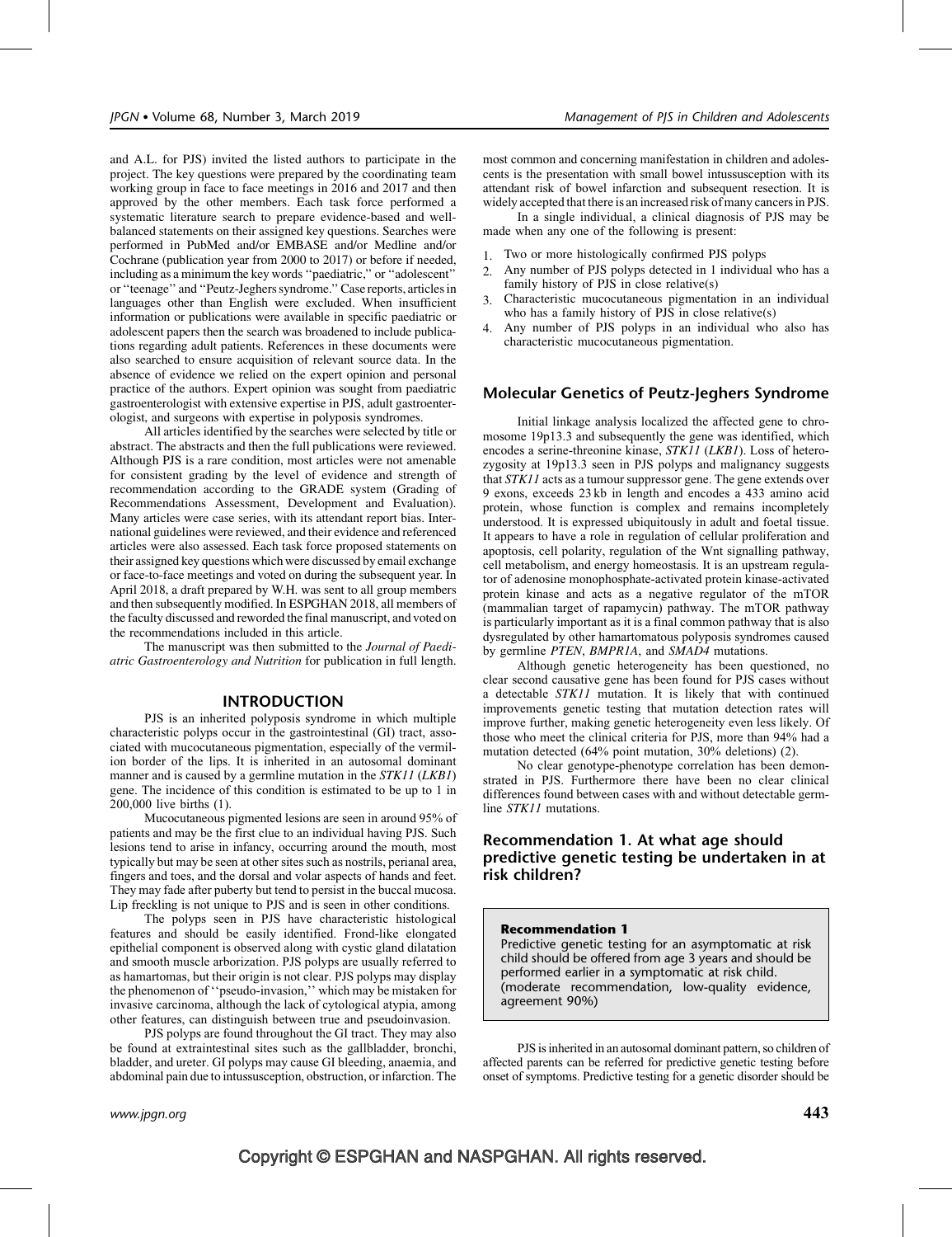ideally delayed until an age when the disease will become apparent and when the result will affect on the patient management or when an intervention may be considered. Predictive genetic testing can only be performed where the family mutation has been identified in the affected parent. If no pathogenic gene mutation has been identified in an affected parent, then the child cannot undergo predictive genetic testing. Current international guidelines have not proposed a specific age at which to perform predictive genetic testing (3).

Small bowel intussusception is the most significant risk in childhood and interventions are available to reduce the risk of this emergency occurrence. The age of first intussusception is variable and may rarely occur in the first few years of life. The age at which predictive genetic testing should be performed will be heavily influenced by intussusception risk, and should precede this possible event allowing appropriately timed GI surveillance. Historical data have shown that 68% of patients with PJS have undergone a laparotomy for intussusception by age 18 years (4). Predictive genetic testing will assist the clinician to interpret abdominal symptoms in an at risk child, for example, pain and vomiting. Finding a pathogenic mutation in an at-risk child would lead to earlier GI investigation in a symptomatic child, with a view to interventions that would thereby reduce the risk of emergency intussusceptions. The presence of classical mucocutaneous pigmented lesions would confirm the diagnosis, even before predictive testing but may not be present in the first few years of life or may be subtle or even absent even in an individual with a genetic diagnosis of PJS; therefore, absence of such lip freckling alone cannot wholly exclude PJS.

Genetic testing can be performed on blood or a buccal sample and therefore acceptable options exist for testing at a young age. Given the wide spectrum of age at which laparotomy was required in childhood (4), and whilst intussusceptions can occur as young as infancy, the recommendation to undergo genetic testing at age 3 years onwards in an asymptomatic child seems a pragmatic approach in the absence of more robust evidence. If an at-risk child younger than 3 years is symptomatic with rectal bleeding or pain, then such testing should be performed at a younger age. All families who undergo predictive genetic testing should receive counselling regarding the implications of a positive or negative result.

Recommendation 2. What is the risk of PJS in children with mucosal freckling? What investigations should be performed in a child with mucosal freckling suggestive of PJS?

### Recommendation 2

Lip and mucosal freckling is not diagnostic of PJS alone. Patients with lip and mucosal freckling suggestive of PJS should be referred to a geneticist for diagnostic genetic testing. Investigation of the GI tract is recommended to start no later than age 8 unless symptoms arise earlier. (weak recommendation, low-quality evidence, agreement 100%)

# What is the Risk of PJS in Children With Mucosal Freckling Without A Relevant Family History Of Polyposis?

There are no data to allow an estimation of risk of PJS in a child who presents with mucosal freckling alone. In PJS the freckles are small, dark brown, oval or circular macules most commonly on the lips (lower more than upper), gums, oral mucosa, and hard palate. These macules (also called lentigines) are concentrated around the nose and perioral region. Mucosal freckling is not pathognomonic for PJS and conditions including Carney complex (5) and LEOPARD (6) syndrome are among the differential diagnoses.

The phenotype in PJS can be quite variable. The mucocutaneous pigmentation in PJS typically appears in infancy and may fade after puberty. Children referred with freckling alone should be assessed for non-GI manifestations of PJS and examination for features of intussusception. The clinical diagnostic criteria are important; in a single individual, a clinical diagnosis of PJS may be made when the criteria listed above in the introduction are fulfilled. Therefore, in the absence of a family history of PJS and without documentation of PJS polyps, a clinical diagnosis of PJS cannot be made on the basis of lip freckling alone (Fig. 1).

# What Investigations Should Be Performed in a Child With Mucosal Freckling Suggestive of PJS?

If a child has typical mucocutaneous pigmentation suggestive of PJS, further investigations are required to determine whether or not a clinical diagnosis can be made. The diagnostic criteria are described above. If there is a family history of PJS then a clinical diagnosis of PJS can be made. The child would then be eligible for diagnostic genetic testing and should be enrolled in a GI surveillance programme as described in recommendation 3.

Diagnostic genetic testing should also be offered to those in whom the freckling is highly suggestive of PJS. This testing should be performed after seeing a geneticist or receiving genetic counselling from an appropriately qualified clinician. Identifying a pathogenic germline variant in an individual with a clinical diagnosis of PJS is possible in 95% of cases (2). The interpretation of a normal genetic result, whereby no germline variant of PJS is identified, in the absence of a clinical diagnosis is difficult, as it will not exclude a diagnosis of PJS. The finding of a definite pathogenic variant will make a genetic diagnosis even in the absence of a clinical diagnosis. If a variant of unknown significance is found then again it creates great difficulty in knowing how to manage the patient, as a diagnosis of PJS can neither be made nor refuted. Therefore in those patients presenting with typical or highly suggestive mucocutaneous pigmented lesions, it is recommended to perform GI investigations and diagnostic genetic testing in parallel.

In the absence of a family history or a predictive genetic result it is necessary to investigate the GI tract to establish whether or not a diagnosis of PJS can be made. The small bowel is the site in which polyps are most likely to be found, followed by the colon. The question then arises as to when the GI tract assessment should be performed. If child has a genetic diagnosis of PJS, then GI tract surveillance is recommended to start no later than age 8 (see recommendation 3). Therefore delaying the GI tract assessment in a child with mucocutaneous pigmented lesions alone until this age would be reasonable (Fig. 2). However, if the child has any GI symptoms suggestive of PJS polyposis then earlier investigation would be recommended, due to the risk of small bowel intussusception in childhood. The preferred imaging of the GI tract would be gastroscopy, colonoscopy, and video capsule endoscopy (VCE) or magnetic resonance enterography (MRE) (see recommendation 3) (Figure 1).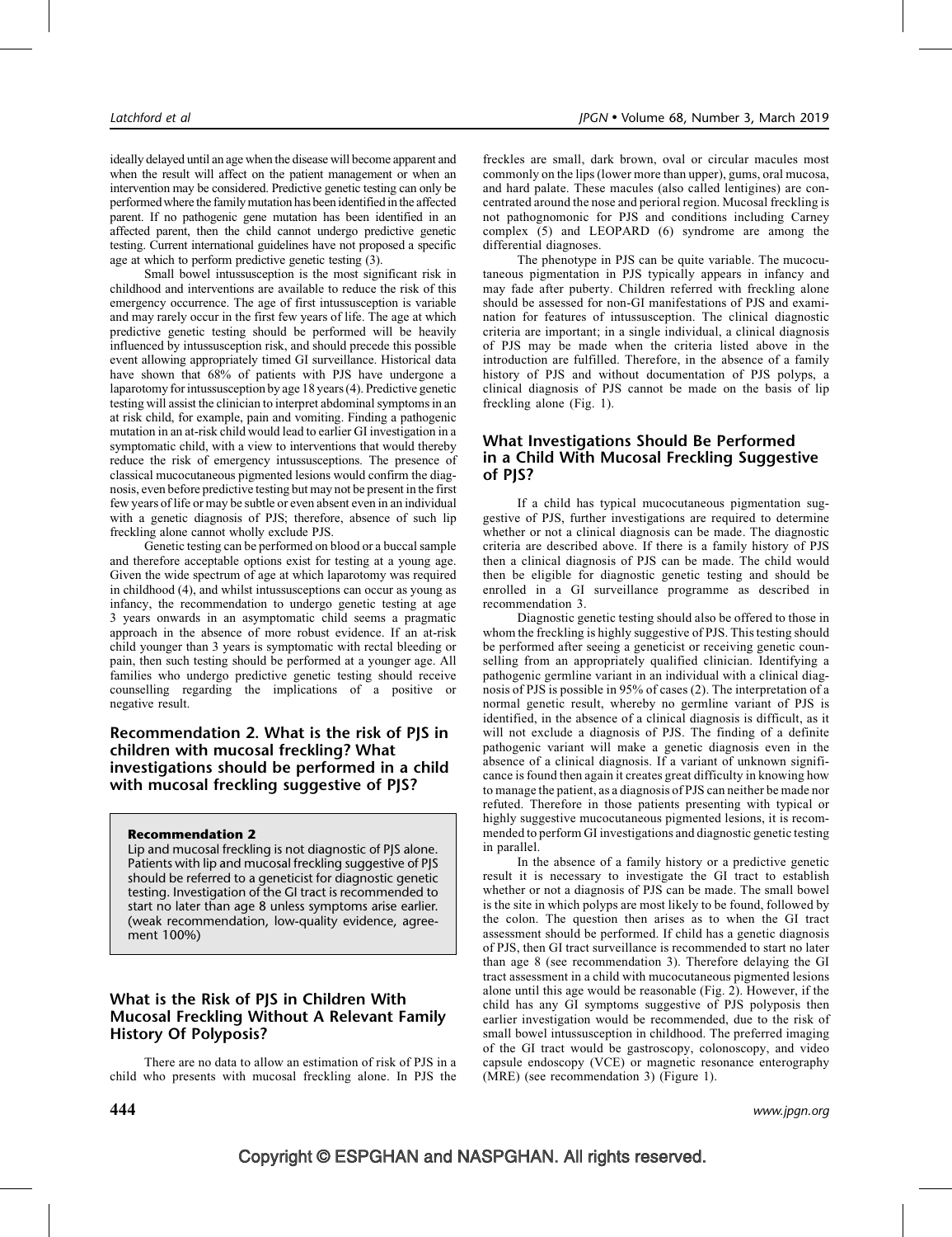

FIGURE 1. Management of a child with mucosal freckling suggestive of PJS. GI = gastrointestinal; PJS = Peutz-Jeghers syndrome; VCE = video capsule endoscopy.

# Recommendation 3. At what age should gastrointestinal surveillance commence in a child with PJS and what investigations should be performed?

### Recommendation 3

Gastrointestinal surveillance by upper GI endoscopy, colonoscopy and VCE should commence no later than 8 years in an asymptomatic individual with PJS, and earlier if symptomatic. These investigations should generally be repeated every 3 years. Earlier investigation of the GI tract should be performed in symptomatic patients. Timing for GI surveillance needs to be individualized, and the parents should receive adequate counselling regarding the age to commence GI surveillance.

(moderate recommendation, low-quality evidence, agreement 90%)

In adult patients with PJS, the majority of GI polyps are located in the small bowel and similarly in paediatric studies, with the distribution of polyps has been reported, with 36%, 50%, and 21% of polyps in stomach, small bowel, and colon, respectively (7). Approximately 95% of intussusceptions occur in the small bowel, 5% in the colon and generally were caused by hamartomas >15 mm in diameter (median size 35 mm) with polyp size probably being the most important risk factor for small bowel intussusception  $(8)$ .

Any surveillance strategy must take into account the morbidity and risks of the tests, and the risks incurred by subsequent polypectomy were this deemed to be necessary. There is currently only adult data suggesting that strategies to survey the small bowel with polypectomy decrease the risk of intussusception and emergency laparotomy (9,10).

The greatest risk to children with PJS is related to polyp associated complications especially to small bowel intussusception. The cumulative intussusception risk is estimated at 50% to 68% during childhood (4,8) with 15% to 30% requiring surgery before the age of 10 years. The median age of the first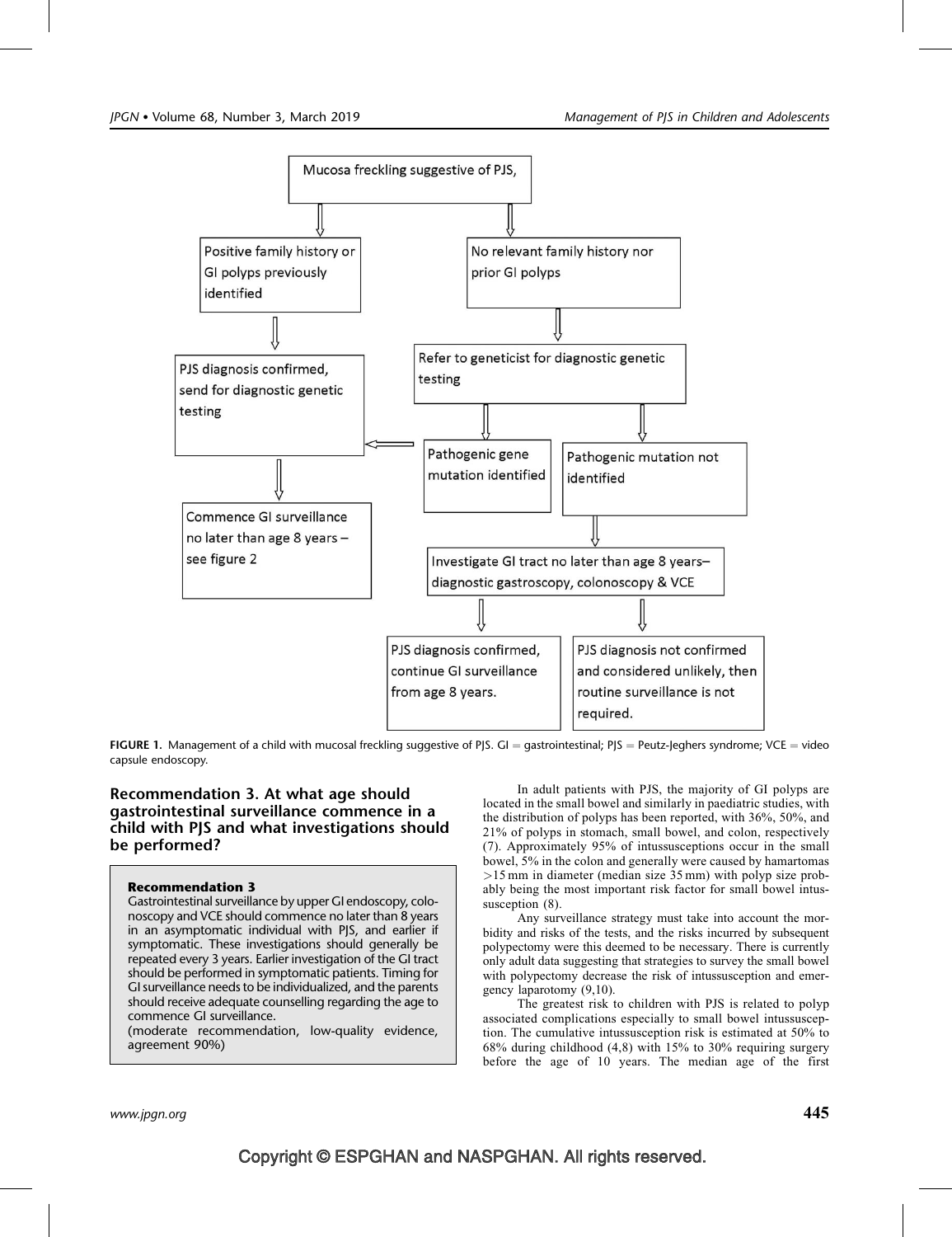PJS confirmed by predictive genetic testing, or finding of mucosal freckling see figure 1

Counsel family on risk of intussusception, and generate a local emergency plan were the child to develop symptoms suggestive of intestinal obstruction

Discuss benefits of GI surveillance and age to commence surveillance, considering risks of endoscopic assessment and polypectomy, versus risk / benefit of prophylactic polypectomy.





intussusception is 10 to 16 years, with the earliest episodes occurring at 1 to 5 years. These data need to be interpreted with caution as they include patients who preceded routine small bowel surveillance. In addition, these reports mix patients with an established diagnosis of PJS undergoing surveillance, with patients in whom the diagnosis of PJS is only made at the time of presentation with an intussusception.

# What Is the Age to Commence Gastrointestinal Surveillance.

GI surveillance options need to be offered early enough to locate the small bowel polyps, and enable polypectomy to prevent laparotomy and its' attendant complications including loss of small bowel. On the contrary when selecting the preferred age to commence a GI surveillance programme in paediatrics, harm from invasive screening strategies at a young age, with the attendant complication risk from colonoscopy and polypectomy in small children has to be considered.

One paediatric review proposed that screening should be considered at 10 years (11). After a systematic review in 2010, consensus international guidelines recommended commencing intestinal surveillance from the age of 8 years (3).

There are published cohort studies proving the benefit of GI surveillance in preventing laparotomy in PJS and it is logical that earlier detection and resection of a PJS polyp in the small bowel could avoid an emergency procedure (9).

The timing of any surveillance needs to be individualized according to multiple considerations including symptoms, and family perspective. After careful debate and consideration of the issues, and with the absence of any paediatric data other than from case series, the working group recommendation is that small bowel GI surveillance by VCE or MRE should be performed no later than age 8 years, and earlier if symptomatic. This age was selected taking into account the historical risk of intussusception and to limit invasive investigations which may be unnecessary in the majority of at risk young children. Parents should be advised that historical data describes a cumulative intussusception risk of only 15% to 20% at 10 years of age, and it is likely that many of these patients had relevant symptoms predating the intestinal obstruction. Therefore, if parents know to report symptoms to the clinician, delaying routine surveillance in an asymptomatic child until age 8 years would be reasonable. Any child at risk from PJS (family history or lip freckling) who presents at any age, even before age 8 years, with symptoms of intestinal polyps such as pain, bleeding, anaemia, poor weight gain, or intestinal obstruction merits GI investigations.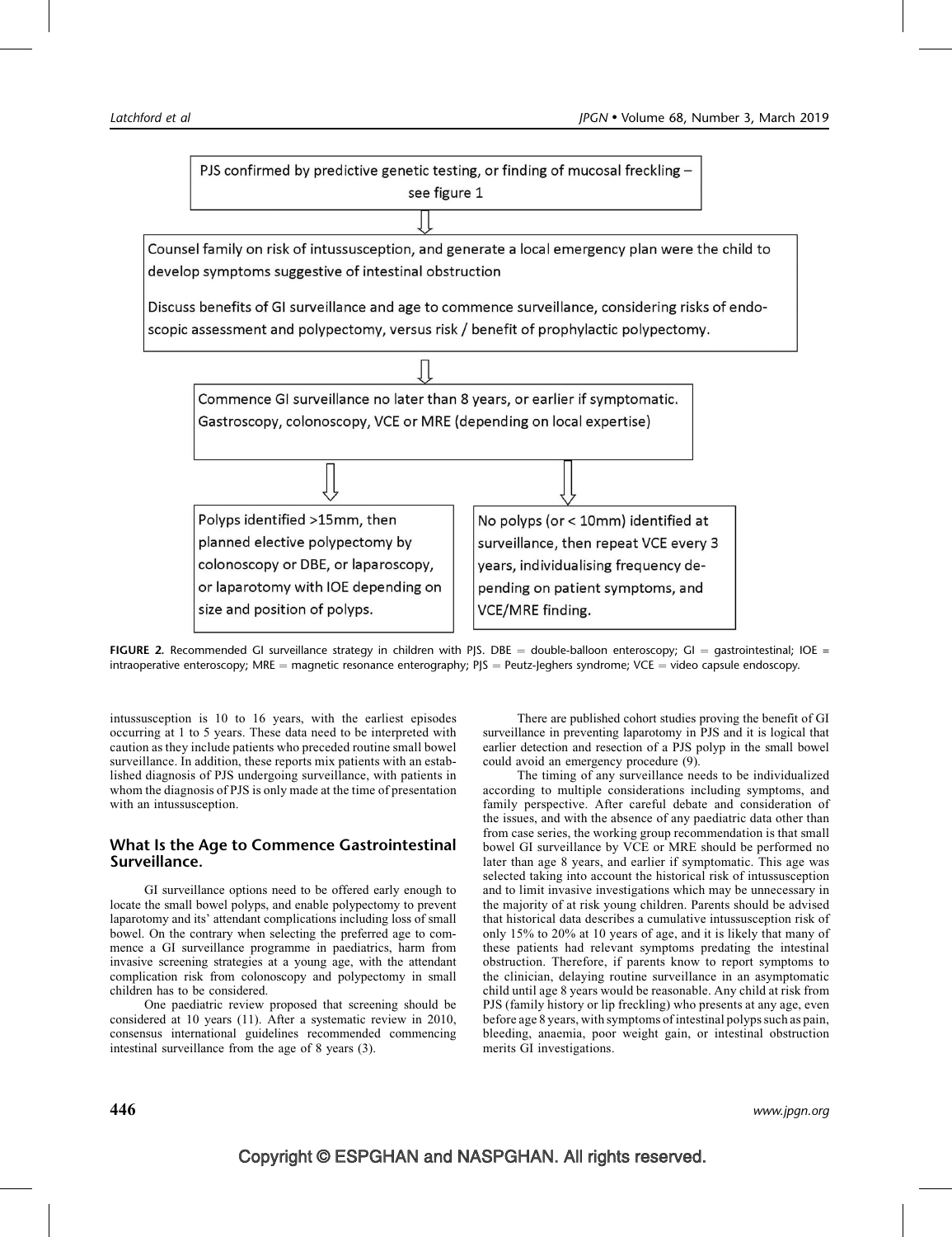The patient and their parent should receive adequate counselling regarding the age to commence GI surveillance. This will include the risk versus benefit of invasive procedures with anaesthetic, and considering the benefits of GI surveillance and polypectomy.

# Which Investigation Modalities Should Be Used to Assess the Gastrointestinal Tract?

Gastroscopy and colonoscopy are the preferred investigation to assess the upper GI tract and colon, respectively (12). In the historical series describing emergency intussusception, assessing small bowel in patients especially in children was hampered by the inability to assess the small bowel mucosa in detail. This was overcome by the availability of VCE and MRE.

Polyp detection with VCE is reported to be superior than radiological examination (13,14). VCE was considered more comfortable than MRE by adults (15). One retrospective paediatric study reported a high detection rate of PJS polyps in children finding polyps in 12 of 14 who subsequently underwent endoscopies, double-balloon enteroscopy (DBE) or intraoperative enteroscopy (IOE) (16). VCE, however, has some limitations with reported lower detection rate for polyps in the duodenum and proximal jejunum secondary to faster transit, the frequent bubbles in this part of the digestive tract and a limited bowel distension. For this reason most patients are offered some bowel preparation before VCE insertion. Several adult studies reported that VCE could miss large polyps compared to DBE  $(17-19)$ . In addition, one of the downsides of VCE is its inability to accurately localize polyps in the different parts of the small bowel and poorly assess the polyp size (20).

Children older than 8 years are generally able to swallow the device; in those younger than 8 years VCE has to be endoscopically deployed in the duodenum via gastroscope in younger children (21) usually at the same time as other endoscopic surveillance. Fears about the VCE becoming impacted into the small bowel of children are unjustified. VCE can be usually performed in 2-year-old children (21,22). In a retrospective review of 284 paediatric VCE studies for various indications of which 2% were for polyposis, capsule retention occurred in 1.8%. Patency capsules were applied in 23 patients, which allowed the VCE to proceed in 19 patients, with 1 retained capsule (23). Patency capsules are not required to be used routinely, as polyps themselves do not infer a significant risk of capsule retention. If a child, however, has had previous abdominal surgery, then the use of a patency capsule is recommended to reduce risk of retention.

MRE does not require the child to swallow a VCE or undergo anaesthesia to deploy the capsule. In the largest adult study, MRE may have a better diagnostic yield for >15 mm polyps (15), although this conclusion is conflicting with other smaller adult studies (13,24). To better distend the small bowel, enteroclysis technique may be required, and such large volumes of fluid might require a nasogastric tube or nasojejunal tube to be placed under x-ray fluoroscopy (25). Such additional intervention clearly would increase the handling and misery of the procedure. MRE with enteroclysis can still miss some large polyps in adults (26).

There is a role of small bowel ultrasound in PJS. It is particularly useful in symptomatic patients for identifying intussusception and in slim children, the lead polyp may be visualized.

Using ultrasound for screening for small bowel polyps as part of PJS surveillance is less useful. Early reports studied capability of ultrasonography to detect polyps after colonic filling by enema but this technique is invasive, especially in children and frequently misses polyps compared with colonoscopy limiting its use in GI surveillance. There are no reports studying the usefulness of ultrasonography to detect small bowel polyps as part of surveillance for PJS, and it is therefore not recommended for this indication.

Computed tomography (CT) scanning is an effective tool for assessing small bowel tumours, including polyps, but like MRE, requires enteroclysis, with sensitivity and specificity assessed up to 93% and 99%, respectively in adults (27). With its attendant risk from radiation exposure, CT scan should be reserved for PJS patients with acute intestinal obstruction from intussusception only after ultrasound has been performed and diagnostic uncertainty persists.

Balloon-assisted enteroscopy (BAE), DBE, or single-balloon enteroscopy is an endoscopic procedure that allows examination and therapeutic polypectomy throughout the small bowel. In expert hands, and in a favourable abdomen large enough to accommodate the balloon enteroscope, the whole of the small bowel can be assessed at BAE, from oral and then rectal route (17). An adult study compared 38 DBE to 34 VCE and 38 fluoroscopic enteroclysis (28), the detection rate of polyp was similar for the 3 techniques. DBE can, however, observe polyps that were missed by VCE or imaging (20). Paediatric series confirm that DBE is feasible in PJS children (12). BAE, however, should not recommended as a surveillance tool as it is technically challenging, limited by size of the abdomen, and requires both oral and rectal approaches to visualize the whole length of the small bowel. The main role of BAE is therapeutic, for targeted polypectomy.

In summary, gastroscopy, colonoscopy, and VCE deployed at gastroscopy is the most sensitive and effective way to assess the whole GI tract and should be commenced no later than age 8 years, or earlier if symptomatic (Fig. 2).

Recommendation 4. What is the preferred method of managing a symptomatic child with PJS presenting with intussusception and intestinal obstruction?

#### Recommendation 4

Patients with symptomatic intussusception should be urgently referred for surgical reduction. There is no role for radiological or endoscopic reduction of intussusception in a symptomatic child with intestinal obstruction from a PJS polyp. At laparotomy, patients should ideally undergo an intraoperative enteroscopy to clear the small bowel of other PJS polyps.

(strong recommendation, low-quality evidence, agreement 100%)

Intussusception occurs when a proximal segment of bowel and its associated mesentery slides into the lumen of the adjacent distal segment leading to bowel obstruction, ischemia, necrosis, and perforation. In PJS, this is seen most commonly in the small bowel.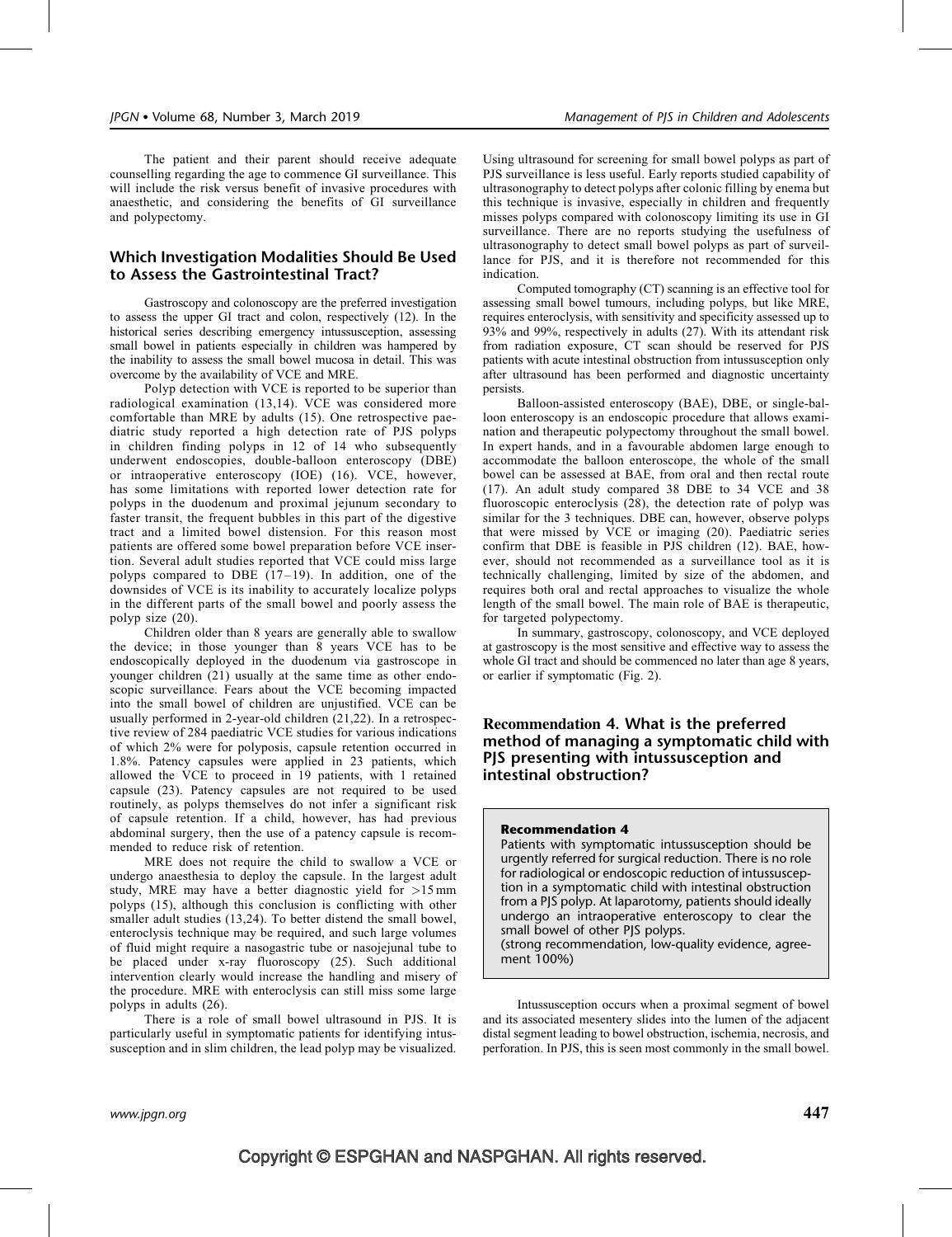Retrospective data suggest a risk of intussusception and emergency laparotomy in 70% of patients with PJS by the age of 18 years, but this was before the introduction of a small bowel surveillance programme (4).

Intussusception in normal children may occur and reduce spontaneously. Those patients with PJS will invariably have a lead point for their intussusception, most commonly in their small bowel where the calibre of the bowel enables intussusceptions to develop and lead to the complications listed above. Children with a lead point such as a small bowel polyp have a substantially increased risk of requiring surgical operative management compared to those with spontaneous intussusception without a lead point (odds ratio 14.5,  $P = 0.005$  95% confidence interval, 2.3– 90.9) (29).

In those children without a family history, intussusception is commonly the first recognized manifestation of PJS, with an acute presentation with obstructive symptoms or less acutely with recurrent abdominal pain. In PJS, the lead point for the intussusception is usually located in the small intestine (>90% of patients), predominantly in the jejunum but not exclusively (8,30). A child or adolescent presenting with intestinal obstruction from PJS should be referred urgently to a paediatric surgeon and most likely undergo laparoscopy or laparotomy urgently to avoid any loss of bowel from ischaemia. There is no validated nor confirmed role for attempting pneumatic reduction of a small bowel intussusception in PJS. Nor should DBE be used in acute intestinal obstruction from intussusception.

The risk of intussusception is thought to be related to polyp size. In a Dutch series of both adult and children with PJS, the intussusception were caused by polyps with a median size of 35 mm (range 15–60 mm) and located mainly in the small intestine, jejunal more often than ileal (8). Other than the presence of small bowel polyps and their size there are no other predictors to identify which patients with PJS will develop intussusception (31). Logic dictates that smaller children may develop intussusception with smaller polyps but there are no clear data to validate this presumption.

If imaging is required before surgery then transabdominal ultrasound should considered the first choice and if diagnostic uncertainty persists either proceed to CT scan or laparoscopy.

At laparoscopy or laparotomy, the intussusception should be reduced, the lead point identified and the PJS polyp resected. Then the rest of the bowel should be assessed for PJS polyps. If data from prior investigations, for example, VCE is available, this will assist the surgeon in locating other PJS polyps. If other PJS polyps have been identified at surveillance previously, or surveillance has not been yet performed, the surgeon and paediatric gastroenterologist should together assess the remaining small bowel by IOE). As many as 40% of children and adolescents who required a laparotomy <18 years, required a second laparotomy within 5 years for a polyp related complication, half within 2 years of the first laparotomy (4). In adult series IOE and resecting small bowel polyps (the ''clean sweep'') significantly reduces the risk of subsequent laparotomy (10,32). IOE requires expert skills in polypectomy and ideally should be performed by an endoscopist skilled in complex endoscopy. Such expertise is often available from adult colleagues.

In patients with PJS with intussusception identified incidentally either at routine abdominal examination or at surveillance, then their care should follow recommendation 5.

Recommendation 5. What is the role of endoscopic polypectomy in the asymptomatic child and adolescent found to have PJS polyps at surveillance?

#### Recommendation 5

Elective polypectomy should be performed to prevent polyp-related complications. Small bowel polyps >1.5 to 2 cm in size (or smaller if symptomatic) should be electively removed to prevent intussusception. Endoscopic, surgical, and combined approaches all have their merit and the choice of modality should be made on a case-by-case basis, depending on the site and size of the polyp and the endoscopic expertise available. (weak recommendation, low-quality evidence, agreement 100%)

For those patients identified to have PJS polyps at GI surveillance, then polypectomy should be considered to avoid intussusception, and thus potential loss of small bowel and complications from bleeding. Polypectomy is not required to reduce cancer risk; PJS polyps do not undergo malignant change in childhood.

There are no data detailing at what size polyps should be considered for resection in children with PJS. Current adult and paediatric recommendations suggest removing small bowel polyps 1.5 to 2 cm or more in size or smaller polyps if causing symptoms (3). It is not known what size polyps merit resection in children and adolescents but from the adult guidelines those above the 1.5 to 2 cm should be removed at polypectomy. Perhaps in smaller children (eg, <25 kg) smaller polyps may also confer a risk of intussusception.

In a review of 110 patients with PJS, the median size of polyp resulting in an intussusception was 35 mm, and 50% of patients developed an intussusception by the age of 20 years (8). In a paediatric cohort, median age at first identification of polyps was 8 years (range 1–18); ''large polyps at 1 cm'' were seen in 9 of 14 at a median age of 7 years (7). As the authors admit, their cohort is small and subject to significant ascertainment bias. In this cohort there was the high complication rate from endoscopic procedures (complications occurring 14/66 endoscopic procedures). This is in contrast to the safety profile of a larger single centre, which included adults and children with PJS and in which endoscopic complications were rare (9).

Options to remove a PJS polyp include endoscopy, laparoscopy, and laparotomy. Endoscopic polypectomy for PJS requires expertise and should only be performed by those expert in polypectomy. The risk of perforation from polypectomy in PJS may be higher than other GI polyps. Muscularis mucosa commonly invaginates into the large pedunculated stalk increasing the risk of perforation at electrocautery. Techniques to decrease the risk of perforation and bleeding need to be employed at polypectomy including mucosal lifting, postpolypectomy clips, and electrosurgical knife. The data regarding safety of endoscopy and polypectomy in children with PJS are sparse. The St Mark's series was a mixture of adult and paediatric data and describes a much lower complication rate and certainly levels that are acceptable (9). The perforations described in this series were both in children and occurred while attempting to remove polyps >2 cm.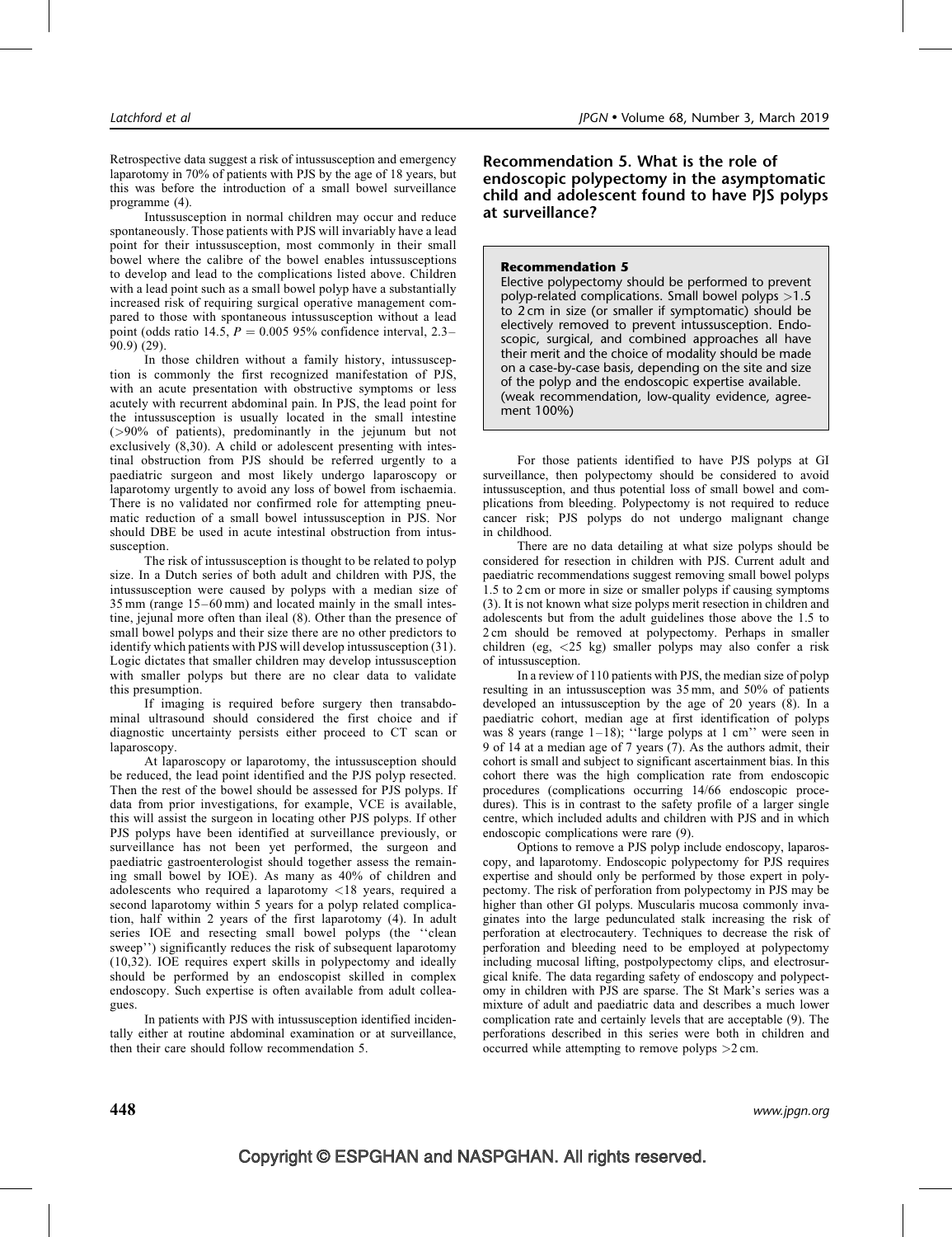BAE offers the opportunity to remove small bowel polyps without the need for laparoscopy. There are more data emerging specifically regarding the safety of BAE. The studies contain small numbers and only one is from a dedicated paediatric cohort. Sakamoto reviewed their results from DBE polypectomy as an alternative to surgical intervention (33). In this cohort of 15 patients, undergoing up to 4 DBE sessions, there was 1 perforation and 2 cases each of bleeding and pancreatitis. In a different cohort of mixed adult and children with PJS, no endoscopic complications were observed (34). There is only 1 exclusively paediatric cohort who underwent single-balloon enteroscopy (35). The cohort size was small  $(n = 10)$  and the median age was 13.7 years. Twenty-three procedures were performed and 1 perforation was reported, along with 3 cases of postprocedural abdominal pain.

The risks and benefits of BAE in children may be different from those of the adult population. In particular as the mesentery is shorter and thinner, there is concern of an increased risk of traction injury during enteroscopy. Larger polyps may have a high risk of invaginating the muscularis into the stalk, so polypectomy will inevitably result in perforation. To overcome the risk of this, BAE can be combined with laparoscopy to observe the serosal surface at polypectomy and oversew perforations that develop and patients with larger small bowel polyps (eg,  $>3$  cm) should be considered candidates for onward referral to centres with expertise in complex polypectomy able to offer this combined approach.

There are no data to advise on size of PJS polyps that merit polypectomy in the stomach nor colon, but endoscopic polypectomy in PJS carries a risk of complications. More data are required to specifically address the technical aspects of endoscopy and polypectomy in children with PJS. Small polyps, for example, 3 to 5 mm do not require removal. For larger polyps, the individual polyp should be assessed so that the optimal polypectomy strategy can be selected opting either for an endoscopic polypectomy requiring expert skills or perhaps a safe elective wedge laparoscopic resection.

## Recommendation 6. What is the appropriate investigation pathway for boys with Sertoli cell tumours and PJS?

#### Recommendation 6

Large-cell calcifying Sertoli cell tumours of the testes (LCCSCTs) leading to feminizing manifestations including gynaecomastia are associated the PJS and males should be assessed for this at clinical assessment. Referral to a paediatric endocrinologist is required in those that develop LCCSCT.

(moderate recommendation, low-quality evidence, agreement 100%)

LCCSCTs are associated with PJS, but the prevalence is unknown, with only reports from single-centre cohorts available (36). Most LCCSCTs have a benign clinical course, but malignancy can occur especially in older ages. LCCSCTs are first detected in the young, from prepubertal boys to young adults but tumours have been described as early as at 2 years of age. Because of the frequent higher expression of aromatase within these tumours, there is higher conversion of testosterone into estradiol.

Gynaecomastia, advanced skeletal maturation, and bilateral testicular enlargement are therefore the main clinical manifestations of LCCSCTs. LCCSCTs are often bilateral, present with an increase in the overall testicular volume, and their calcifications are palpable. As oestrogens advance skeletal maturation, LCCSCT in a

prepubertal boy may present with acceleration of his growth. This may not be considered initially as a worrisome clinical sign in a peripubertal child, as this is an expected pattern of growth when a child enters puberty. The continuous effects of estrogens will, however, eventually be noticed, as gynaecomastia may also develop. LCCSCTs are bilateral in 20% of the reported cases; they may be missed by physical examination, unless calcifications are palpable.

Testicular ultrasound can demonstrate bilateral enlargement in testicular volume, with or without microcalcifications. The characteristic ''Christmas tree-like'' appearance of multiple lesions in syndromic LCCSCTs is almost pathognomonic for this tumour.

There are few data regarding LCCSCTs in PJS. In a singlecentre review of 14 children with PJS (10 boys) gynaecomastia was the reason for initial assessment in 1 (7%) and 2 boys were reported to have had LCCSCT at age 8 and 11 years (7).

In the light of the association between LCCSCT and PJS, children should have testicular examination at each clinical assessment, with assessment of growth, height velocity, and examination to look for gynaecomastia. Testicular ultrasound has been advocated from the age of 4 years in boys every 2 years until 12 years of age, but no evidence exists on the effectiveness of this strategy or its implications on treatment options.

Those identified to develop physical manifestations of LCCSCT or gynaecomastia should be referred to a paediatric endocrinologist to confirm the diagnosis and consider other causes of gynaecomastia. Treatment options for LCCSCT are controversial, there is no consensus, and expert advice should be obtained. These include the use of aromatase inhibitor therapy in prepubertal boys with LCCSCTs, or breast reduction surgery. Because of the rarity of this condition, patients with Sertoli cell tumours should be referred to and are best managed by a specialist paediatric endocrinologist.

# Recommendation 7: What is the role for pharmacological agents in PJS in children?

#### Recommendation 7

There is no role for pharmacological agents as a treatment or for chemoprevention in PJS. (strong recommendation, low-quality evidence, agreement 100%)

There are no paediatric studies using chemopreventive agents to prevent polyp formation or regression nor prevention of cancer.

Studies in mice have shown papamycin, a macrolide used in immunosuppression to be effective in reducing polyp number and size in a murine model of PJS (37). An estimated dose of 1.5  $mg \cdot kg^{-1} \cdot day^{-1}$  showed no side effects, but was statistically significant in reducing polyp burden in mice when given daily over a prolonged period, initiating treatment before the onset of polyposis. However given that it is not established, indeed is unlikely, that cancer in PJS arises from the PJS polyp, studies using polyp number and size as an endpoint for a chemoprevention study will not address the key questions which is whether or not they are can reduce the risk of cancer. It is unclear if this drug can reduce the risk of polyp-related complications (such as intussusception) but carefully designed human studies will be required, which given the rarity of PJS, such a clinical trial is unlikely to be performed.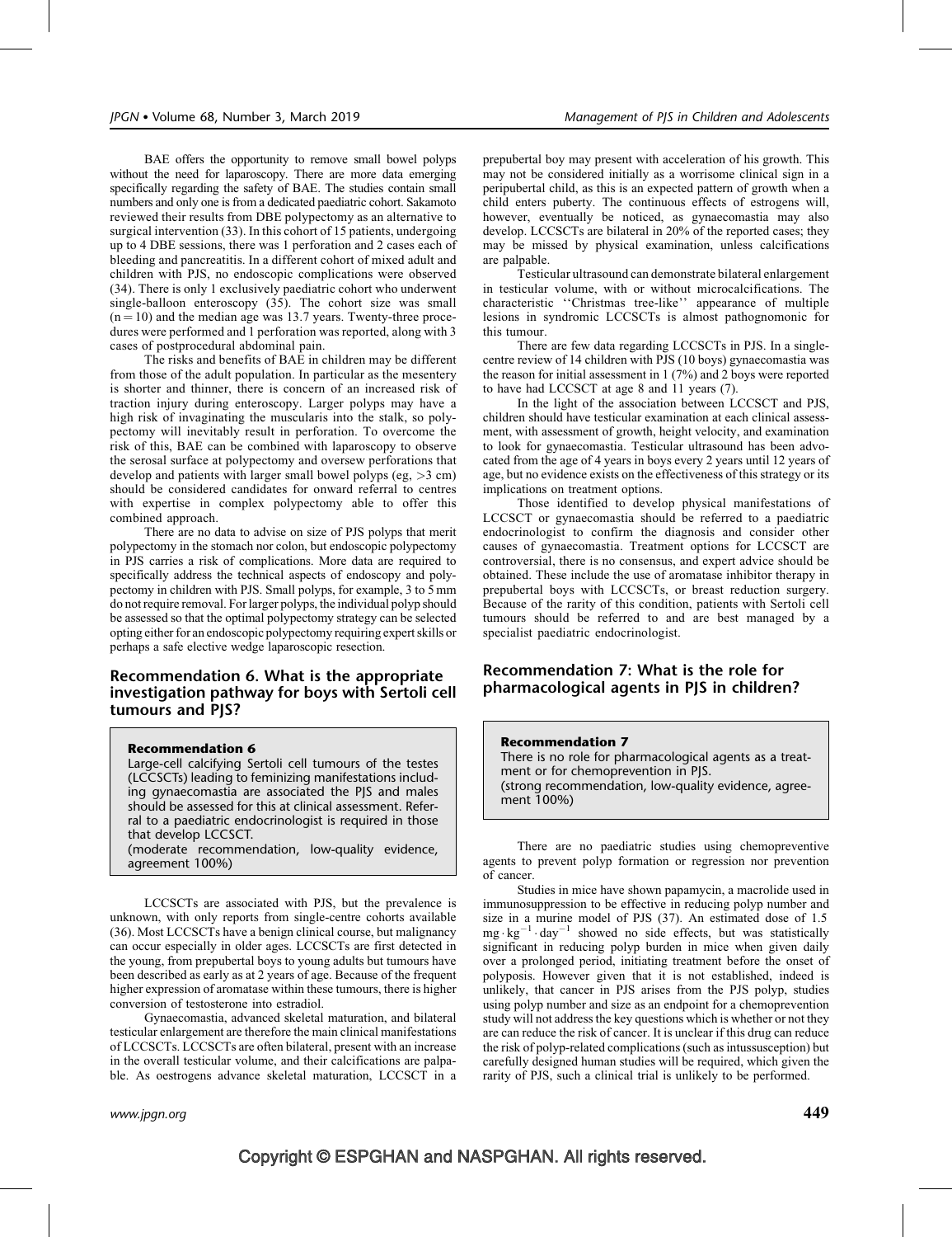Everolimus is also being studied as a potential agent for PJS. There are case reports of its use (without any conclusions able to be drawn) and also ongoing studies in its utility in the setting of advanced malignancy. There are, however, no data regarding its potential as a chemoprevention agent (38).

To date, no human trials exist for any chemoprevention strategy in PJS and therefore chemoprevention or pharmacological agents to manage PJS cannot be recommended.

## Recommendation 8: What is the cancer risk in children and young adults with PJS?

#### Recommendation 8

Cancer in children with PJS is an extremely rare event. Children and adolescents should be routinely clinically examined for features of sex cord tumours. (Moderate recommendation, moderate-quality evidence, agreement 100%)

Carcinogenesis and the role of the PJS polyp is an area which remains controversial. Although some postulate a hamartoma-adenoma-carcinoma sequence, there is some evidence of polyclonality (which would go against these polyps having a malignant potential) and indeed in a single-centre series of almost 2500 polypectomies, dysplasia/atypia was seen in only 6 (0.24%) (9).

It is widely accepted that there is an increased risk of many cancers in PJS. The majority of the literature on cancer risk in PJS comprises multiple single cohort studies. Most are small and carry inherent bias and so drawing meaningful conclusions from them is difficult and they are likely to overestimate cancer risk. A metaanalysis has been performed by Hearle et al (39) creating a cohort of 419 patients with PJS. This offers the most comprehensive data for cancer risk and their main findings are summarized in Table 1. Interestingly more recent data, however, seem to support that GI cancers are less of a clinical problem and that pancreatic and breast cancers are the most commonly seen cancers in PJS (9).

The best data reflecting cancer risk are summarized in an International Guideline paper in 2010 with a proposed risk ranging from 9% to 39% depending on site and publication (3). One of the most notable features is the rapid increase in risk from the age of 50 years (3,39).

Sex cord tumours of the ovaries are a rare but important tumour with low malignant potential, in females with PJS. The best data regarding this tumour comes from a historical series of 74 patients recorded to have ovarian sex cord tumours of which 27 were in patients with PJS and all the PJS-related tumours were multifocal, bilateral, very small, calcified, and benign (40). They can, however,

TABLE 1. Summary of cancer risk in Peutz-Jeghers syndrome adapted from Hearle et al (39)

| Type of cancer   | Cancer risk by age % |     |     |     |     |      |
|------------------|----------------------|-----|-----|-----|-----|------|
|                  | 20y                  | 30y | 40y | 50y | 60v | 70 y |
| All cancers      |                      |     | 17  | 31  | 60  | 85   |
| Gastrointestinal |                      |     | 9   | 15  | 33  | 57   |
| Breast (female)  |                      |     | 8   | 13  | 31  | 45   |
| Gynaecological   |                      |     | 3   | 8   | 18  | 18   |
| Pancreas         |                      |     | ٦   | 5   |     | 11   |

affect children and the youngest was reported at 4 years of age. It has been estimated that 36% of patients with sex cord tumours of the ovaries have PJS (41). A Sertoli-Leydig cell ovarian tumour was reported in a 2-year-old girl with precocious puberty and gastric polyps as early manifestation of PJS as the earliest published report of malignancy in a child with PJS (42). A malignant ovarian neoplasm in a 16-year-old girl has been reported (43). Two other childhood cancers were also reported in this cohort of 133 Dutch patients.

Other childhood cancers were historical cases of small bowel cancer but these data are hard to validate and epithelial misplacement in small bowel polyps is a finding which has historically caused confusion and lead to an incorrect diagnosis of cancer (44). From the published data, cancer in childhood in PJS is exceptionally rare and limited to infrequent case reports. Malignancy appears restricted to adults. Paediatric patients and their families can be reassured that the cancer risk is exceptionally low, and for GI malignancies there are no documented cancers in children with PJS. Investigations to screen for cancers in childhood are unnecessary. Children and adolescents should be routinely examined for features of sex cord tumours, for example, abdominal mass, or feminization.

### WHO SHOULD CARE FOR CHILDREN AND **ADOLESCENTS WITH PIS?**

Managing patients with an inheritable GI condition with surgical childhood complications, and involving family members, requires an expert multidisciplinary team available in a polyposis registry. The registries provide care across the generations to affected family members, and schedule surveillance and screening investigations ensuring timely investigations. Within the team, the polyposis registry will have access to endoscopists with expert skills in advanced polypectomy.

Polypectomy in children with may confer a higher risk compared to adults, with case series identifying that children and adolescents have a greater risk of perforation compared to affected adults. One series identified a significant complication rate in children and adolescents (7) compared to a larger cohort of predominately adult patients (9). The risk of perforation and postpolypectomy complications is related to the skill and expertise of the operator, and such polypectomies should only be performed by those with training and accreditation in polypectomy (45). Physicians responsible for the care of children and adolescents with PJS should ideally be affiliated or have access to a polyposis registry; the local genetics unit will be in a position to signpost a clinician to the appropriate facility (Table 2).

# SUMMARY OF RECOMMENDATIONS

### Recommendation 1

Predictive genetic testing for an asymptomatic at risk child should be offered from the age of 3 years and should be performed earlier in a symptomatic at-risk child.

(moderate recommendation, low-quality evidence, agreement 90%)

### Recommendation 2

Lip and mucosal freckling is not diagnostic of PJS alone. Patients with lip and mucosal freckling suggestive of PJS should be referred to a geneticist for diagnostic genetic testing. Investigation of the GI tract is recommended to start no later than age 8 unless symptoms arise earlier.

(weak recommendation, low-quality evidence, agreement 100%)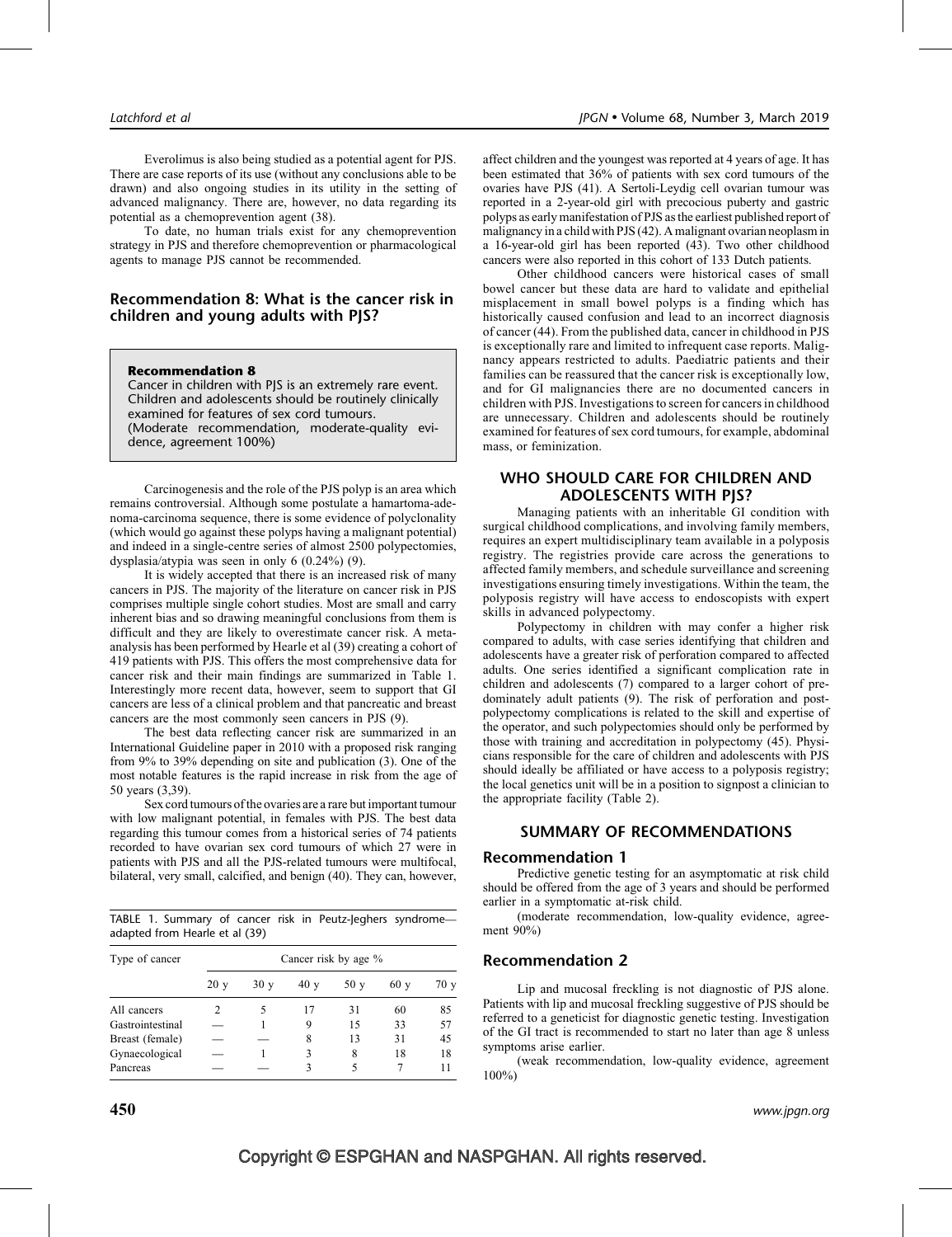TABLE 2. Areas requiring research in the field of Peutz-Jeghers syndrome in children

- What is the natural history of PJS in children, specifically identifying those patients who have few or insignificant polyps in childhood?
- In the era of predictive genetic testing, and small bowel surveillance, what is the current prevalence and age of intussusception and emergency laparotomy?

The need for new effective pharmacological treatments?

What is the role of a future colon specific video capsule in colonic surveillance in children with PJS?

 $PJS = Peutz-Jeghers syndrome.$ 

### Recommendation 3

GI surveillance by upper GI endoscopy, colonoscopy, and VCE should commence no later than 8 years in an asymptomatic individual with PJS, and earlier if symptomatic. These investigations should generally be repeated every 3 years. Earlier investigation of the GI tract should be performed in symptomatic patients. Timing for GI surveillance needs to be individualized, and the parents should receive adequate counselling regarding the age to commence GI surveillance.

(moderate recommendation, low-quality evidence, agreement 90%)

### Recommendation 4

Patients with symptomatic intussusception should be urgently referred for surgical reduction. There is no role for radiological or endoscopic reduction of intussusception in a symptomatic child with intestinal obstruction from a PJS polyp. At laparotomy, patients should ideally undergo an intraoperative enteroscopy to clear the small bowel of other PJS polyps.

(strong recommendation, low-quality evidence, agreement 100%)

### Recommendation 5

Elective polypectomy should be performed to prevent polyp-related complications. Small bowel polyps >1.5 to 2 cm in size (or smaller if symptomatic) should be electively removed to prevent intussusception. Endoscopic, surgical, and combined approaches all have their merit and the choice of modality should be made on a case by case basis, depending on the site and size of the polyp and the endoscopic expertise available.

(weak recommendation, low-quality evidence, agreement 100%)

### Recommendation 6

LCCSCTs leading to feminizing manifestations including gynaecomastia are associated with the PJS and males should be assessed for this at clinical assessment. Referral to a paediatric endocrinologist is required in those that develop LCCSCT.

(moderate recommendation, low-quality evidence, agreement 100%)

# Recommendation 7

There is no role for pharmacological agents as a treatment or for chemoprevention in PJS.

(strong recommendation, low-quality evidence, agreement 100%)

#### Recommendation 8

Cancer in children with PJS is an extremely rare event. Children and adolescents should be routinely clinically examined for features of sex cord tumours.

(Moderate recommendation, moderate-quality evidence, agreement 100%)

#### **REFERENCES**

- 1. Online Mendelian Inheritance in Man (OMIM). [https://omim.org/entry/](https://omim.org/entry/175200) [175200](https://omim.org/entry/175200). Accessed June 2018.
- 2. Aretz S, Stienen D, Uhlhaas S, et al. High proportion of large genomic STK11 deletions in Peutz-Jeghers syndrome. Human Mut 2005;26: 513–9.
- 3. Beggs AD, Latchford AR, Vasen HF, et al. Peutz-Jeghers syndrome: a systematic review and recommendations for management. Gut  $2010:59:975-86.$
- 4. Hinds R, Philp C, Hyer W, et al. Complications of childhood Peutz-Jeghers syndrome: implications for paediatric screening. J Pediatr Gastroenterol Nutr 2004;39:219–20.
- 5. Stratakis CA, Kirschner LS, Carney JA, et al. Clinical and molecular features of the Carney complex: diagnostic criteria and recommendations for patient evaluation. J Clin Endocrinol Metab 2001;86:4041-6.
- 6. Sarkozy A, Conti E, Digilio MC, et al. Clinical and molecular analysis of 30 patients with multiple lentigines LEOPARD syndrome. J Med Genet 2004;41:68.
- 7. Goldstein SA, Hoffenberg EJ. Peutz-Jegher syndrome in childhood: need for updated recommendations? J Pediatr Gastroenterol Nutr 2013;56:191–5.
- 8. Van Lier MGF, Mathus-Vliegen EMH, Wagner A, et al. High cumulative risk of intussusception in patients with Peutz-Jeghers syndrome: time to update surveillance guidelines? Am J Gastroenterol 2011;106:940–5.
- 9. Latchford AR, Neale K, Phillips RK, et al. Peutz-Jeghers syndrome: intriguing suggestion of gastrointestinal cancer prevention from surveillance. Dis Colon Rectum 2011;54:1547-51.
- 10. Spigelman AD, Thomson JP, Phillips RK. Towards decreasing the relaparotomy rate in the Peutz-Jeghers syndrome: the role of peroperative small bowel endoscopy. Br  $\bar{J}$  Surg 1990;77:301-2.
- 11. Barnard J. Screening and surveillance recommendations for paediatric gastrointestinal polyposis syndromes. J Pediatr Gastroenterol Nutr  $2009:48:ST5-8.$
- 12. Tringali A, Thomson M, Dumonceau JM, et al. Paediatric gastrointestinal endoscopy: ESPGHAN and European Society of Gastrointestinal Endoscopy Guidelines. J Pediatr Gastroenterol Nutr 2017;64: 133–53.
- 13. Caspari R, Von Falkenhausen M, Krautmacher C, et al. Comparison of capsule endoscopy and magnetic resonance imaging for the detection of polyps of the small intestine in patients with familial adenomatous polyposis or with Peutz-Jeghers' syndrome. Endoscopy 2004;36:1054–9.
- 14. Brown G, Fraser C, Schofield G, et al. Video capsule endoscopy in Peutz-Jeghers syndrome: a blinded comparison with barium followthrough for detection of small-bowel polyps. Endoscopy 2006;38: 385–90.
- 15. Gupta A, Postgate AJ, Burling D, et al. A prospective study of MR enterography versus capsule endoscopy for the surveillance of adult patients with Peutz-Jeghers syndrome. Am J Roentgenol 2010; 195:108 –16.
- 16. Gastineau S, Viala J, Caldari D, et al. Contribution of capsule endoscopy to Peutz-Jeghers syndrome management in children. Dig Liver Dis 2012;44:839–43.
- 17. Chong AK, Chin BW, Meredith CG. Clinically significant small-bowel pathology identified by double-balloon enteroscopy but missed by capsule endoscopy. Gastrointest Endosc 2006;64:445-9.
- 18. Ross A, Mehdizadeh S, Tokar J, et al. Double balloon enteroscopy detects small bowel mass lesions missed by capsule endoscopy. Dig Dis Sci 2008:53:2140-3.